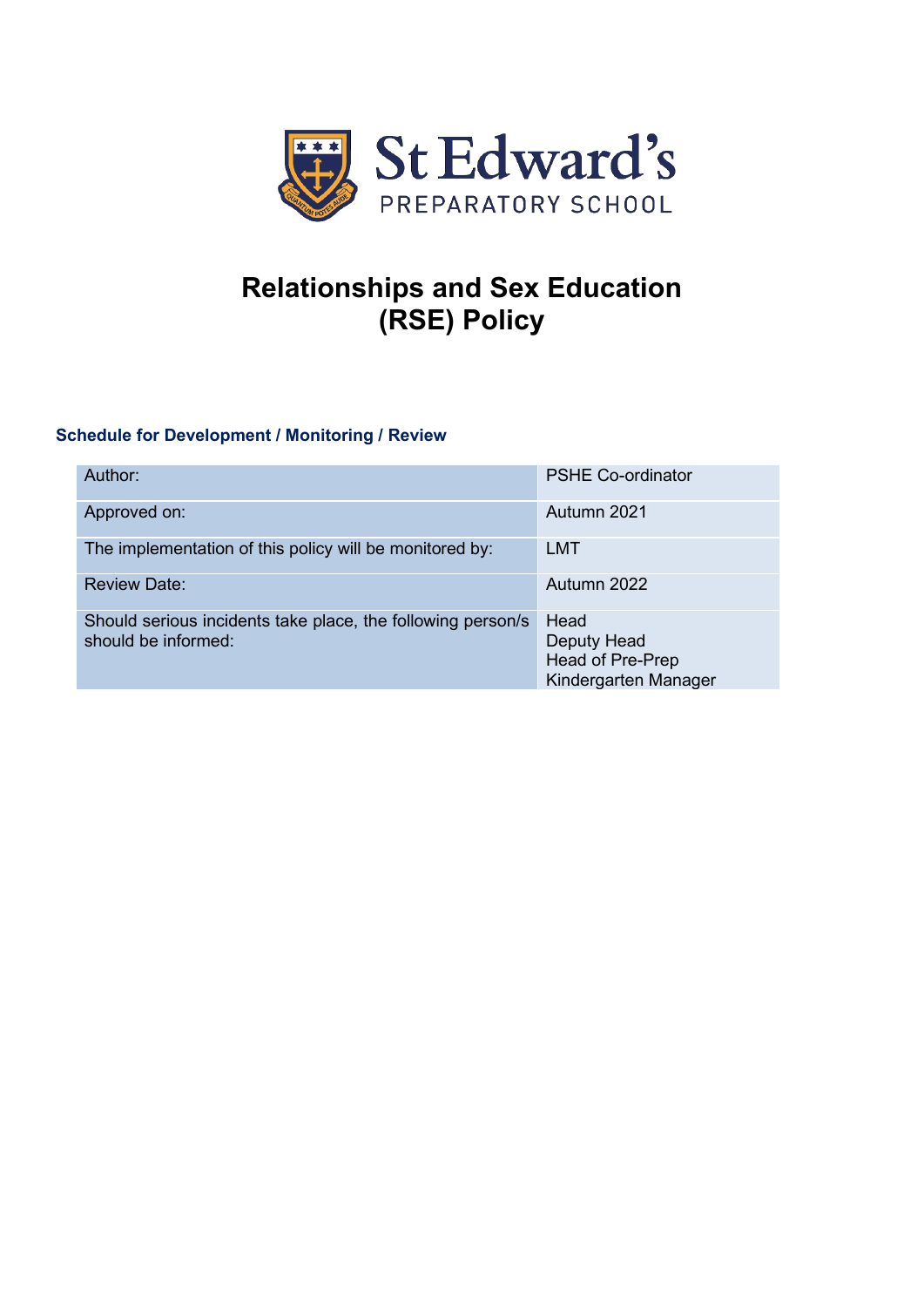### **POLICY STATEMENT & RATIONALE**

**This policy outlines the teaching, organisation and management of RSE at St Edward's Preparatory School. This policy was created and developed in consultation with parents, pupils and staff and is then presented to the School Trustees for approval on an annual basis.** 

Relationships and Sex Education is a key element of a child's personal, social, health and emotional development and is provided for all pupils at St Edward's. We are committed to promoting a positive sense of self for all children in our care. We stress the importance of collaboration with parents, family, and the wider community.

### **Monitoring and Evaluation**

### **Governance**

The implementation of the policy is the responsibility of all teaching staff. The policy belongs to and is agreed by the Education and Ethos Committee and is reviewed **annually.**

PSHE issues, will be raised if necessary and will be addressed in this forum, if required.

### **Reference to other policies**

This RSE policy embraces: The Diocese of Clifton Guidelines for Relationship Education. It meets the National Curriculum 2021 for PSHE and Citizenship requirements and those through the PINK Curriculum which St Edward's Preparatory School follows. It should be read in conjunction with other School policies such as:

Safeguarding Policy (which considers:-)

- Equality Act 2010 and schools
- Preventing and Tackling Bullying (including advice on cyberbullying)
- Sexual violence and sexual harassment between children in schools
	- **SEND Policy**
	- Anti-bullying Policy
	- PSHE Policy
	- e-safety Policy
	- Behaviour Policy
	- Anti-racist Policy
	- Religious Education Policy which integrates SMSC requirements for independent schools. (Guidance for independent schools on how they should support pupils' spiritual, moral, social, and cultural development).
	- Curriculum Policy
	- Well-Being Policy

The policy should be read in conjunction with the following documents:

- Keeping Children Safe in [Education](https://www.gov.uk/government/publications/keeping-children-safe-in-education--2) (September 2021) statutory guidance
- Section 80A of The Education Act 2002
- Respectful School [Communities:](https://educateagainsthate.com/school-leaders/?filter=guidance-and-training-school-leaders) Self Review and Signposting Tool a tool to support a whole school approach that promotes respect and discipline
- [Behaviour](https://www.gov.uk/government/publications/behaviour-and-discipline-in-schools) and Discipline in Schools advice for schools, including advice for appropriate behaviour between pupils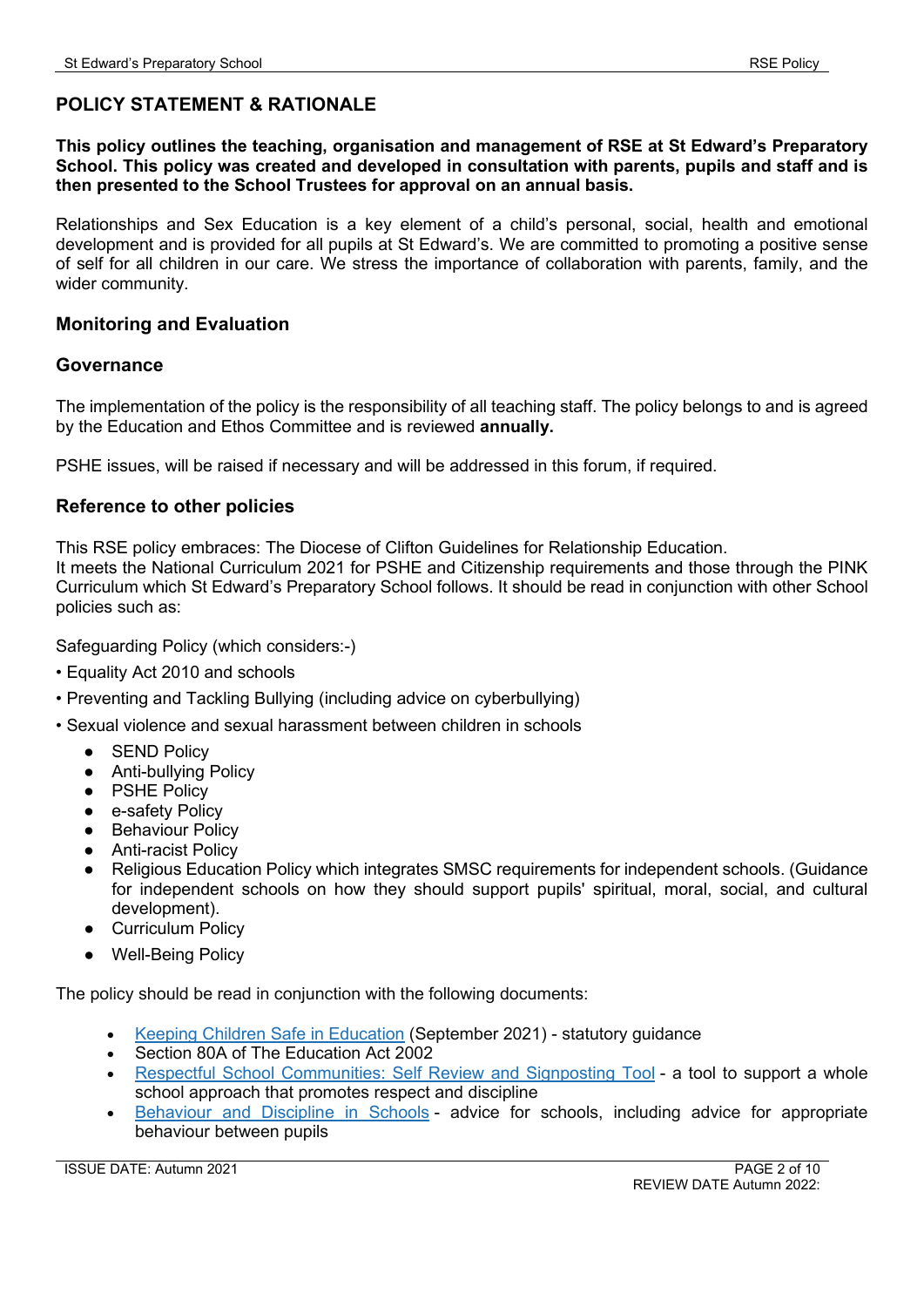- [Equality](https://www.gov.uk/guidance/equality-act-2010-guidance) Act 2010 and [Equality](https://www.gov.uk/government/publications/equality-act-2010-advice-for-schools) Act 2010: advice for schools
- SEND code of [practice:](https://www.gov.uk/government/publications/send-code-of-practice-0-to-25) 0 to 25 years statutory guidance
- [Alternative](https://www.gov.uk/government/publications/alternative-provision) Provision statutory guidance
- Mental Health and [Behaviour](https://www.gov.uk/government/publications/mental-health-and-behaviour-in-schools--2) in Schools advice for schools
- [Preventing](https://www.gov.uk/government/publications/preventing-and-tackling-bullying) and Tackling Bullying advice for schools, including advice on cyberbullying
- Sexual violence and sexual [harassment](https://www.gov.uk/government/publications/sexual-violence-and-sexual-harassment-between-children-in-schools-and-colleges) between children in schools advice for schools
- The Equality and Human Rights [Commission](https://www.equalityhumanrights.com/en/advice-and-guidance/) Advice and Guidance provides advice on avoiding discrimination in a variety of educational contexts
- Promoting [Fundamental](https://www.gov.uk/government/publications/promoting-fundamental-british-values-through-smsc) British Values as part of SMSC in schools guidance for maintained schools on promoting basic important British values as part of pupils' spiritual, moral, social and cultural Education (SMSC)
- SMSC [requirements](https://www.gov.uk/government/publications/improving-the-smsc-development-of-pupils-in-independent-schools) for independent schools quidance for independent schools on how they should support pupils' spiritual, moral, social and cultural development
- [National](https://www.gov.uk/government/publications/national-citizen-service-guidance-for-schools-and-colleges) Citizen Service guidance for schools

### **1. CHILD PROTECTION**

All staff receive Child Protection training every three years and receive safeguarding updates at least every year, they are aware of the school's safeguarding procedures as part of KCSIE (Sept 2021) and are aware of concerns that might be raised.

Staff must acknowledge that they have read and understood the KCSIE document through a read receipt to all staff, including all updates (Sept 2021) This policy is to be read in conjunction with the School's Safeguarding Policy (which includes the 'Prevent Strategy' requirements.)

In RSE lessons, research shows there may be a likelihood of a child disclosure through discussion time. Staff are required be vigilant and must follow the School Safeguarding Procedure, instantly.

### **2. HEALTH AND SAFETY**

All RSE activities follow the Health and Safety Policy of the school. This policy explains the nature of PSHE including RSE and its contribution to our school ethos and curriculum. The Health & Safety policy is reviewed annually.

### **3. SMSC**

St Edward's actively promotes the fundamental British Values (ISI April 2015). British Values and Citizenship are developed through the PSHE Curriculum adopted by the whole school. However, British Values are natural components of the schools our values and are integral to our ethos by its very nature as a Catholic School. This also includes challenging behaviours in school that may defined as extremism and reflect a whole school awareness of the Prevent Strategy. (See Safeguarding Policy).

### **4. PHILOSOPHY OF THE SCHOOL**

RSE stems from the school's values where relationships are formed first and where a loving relationship brings people together. RSE is a progressive and collaborative subject, which should begin at home and then be supported and developed by the school. The partnership between home and school is paramount.

We recognise the social influences children have on matters of health, hygiene, growing and maturing, sexual development and sexual behaviour and therefore believe we have a responsibility to develop children's knowledge and understanding.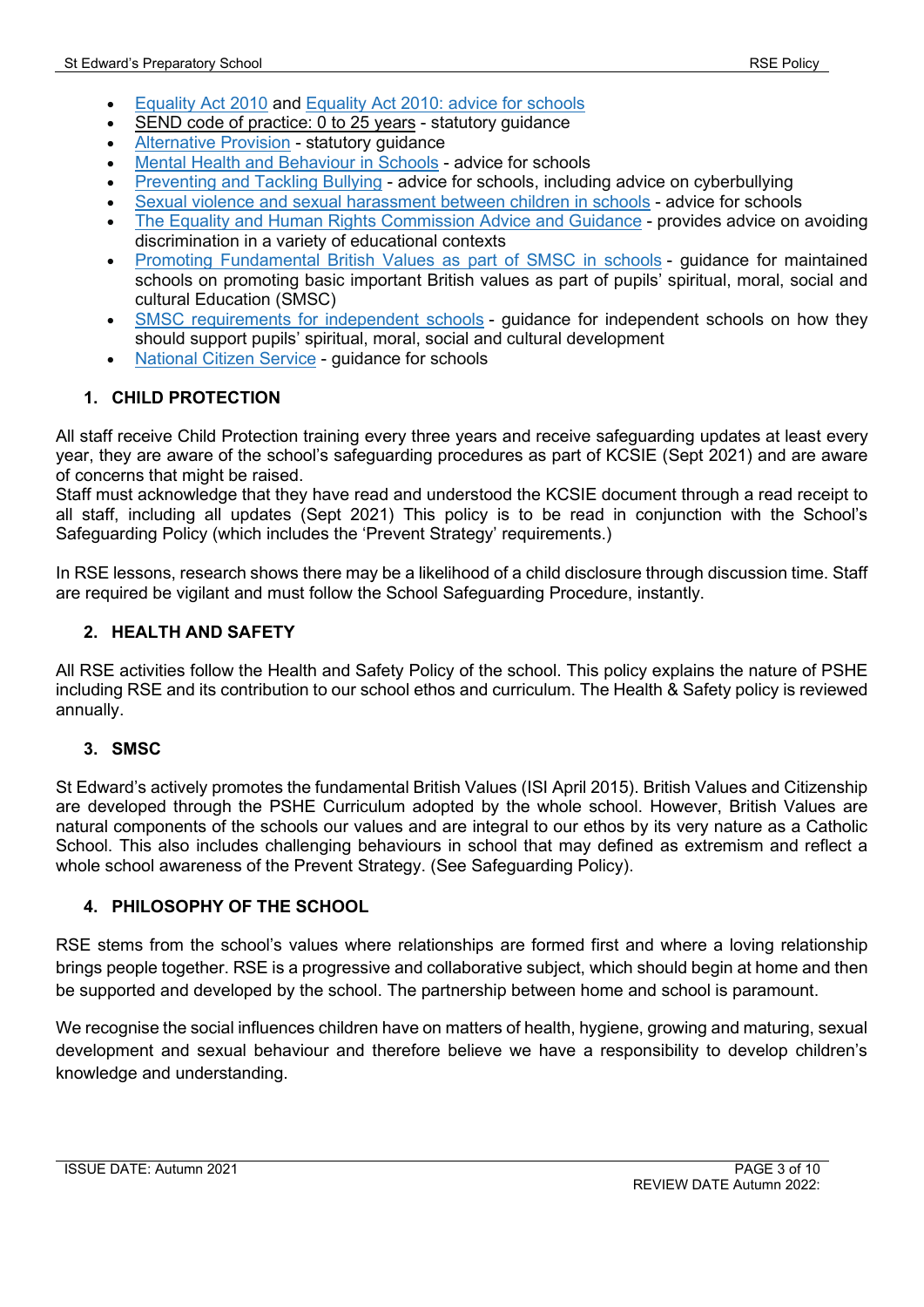We also understand that children of all ages ask questions about human sexuality and believe that teachers need to respond in accordance with the ages stage of development, and with an understanding and knowledge of the child/children involved.

### **5. RSE: AIMS**

### **Through strong moral guidance and pastoral support, we aim to support our children to enable them:**

- To develop their sense of well-being and emotional health
- To foster self-worth and awareness, and a sense of moral responsibility
- To develop important attributes in pupils such as: honesty, kindness, tolerance, courtesy, resilience and self-efficacy
- To provide a secure, sensitive and caring framework where learning and discussion can take place
- To provide information which is easily understood, relevant and appropriate the needs, age and maturity of the children
- To help children to acquire and practise important life skills such as critical thinking, decision making, communication and assertiveness
- To enable children to feel secure within their families, school relationships and in the wider world
- To voice their opinions, concerns and needs and to respond with a timely teaching programme in order to cover these
- To ensure that children can protect themselves and know where to ask for help and support (DfE'S Guidance July 2000) should they need it
- To understand and express emotions appropriately using correct language
- To name parts of the body and describe how they work (DfE'S Guidance-To have sufficient understanding to prepare for puberty (DfE'S Guidance July 2000)
- To ensure that sex and relationship education is available to all children regardless of gender, disability, cultural or religious background in line with the school policy on equal opportunities
- To understand the feelings of others and to empathise with them appropriately
- To learn the value of respect, love and care as part of Gods' message to all Christians
- To develop confidence in talking, listening, and thinking about their feelings and relationships (DfE'S Guidance July 2000)
- To respect and value our beliefs and culture and those of others

### **6. TEACHING APPROACHES**

### **Definition of Relationships and Sex Education (RSE)**

*'Lifelong learning about physical, moral and educational development; love and care; and the teaching of sex, sexuality and sexual health. It is not about promotion of sexual orientation or sexual activity – this would*  be inappropriate teaching.' DfE Guidance 2000

### **6.1 Teaching**

RSE Lessons are taught by either pupils' form teachers or teaching staff they are familiar with. A wide range of approaches are used in the teaching of RSE. We place an emphasis on active learning by including pupils in discussions and investigative and problem-solving activities. The curriculum content will be delivered in a non-judgemental, factual way which allows scope for pupils to ask questions, publicly or anonymously.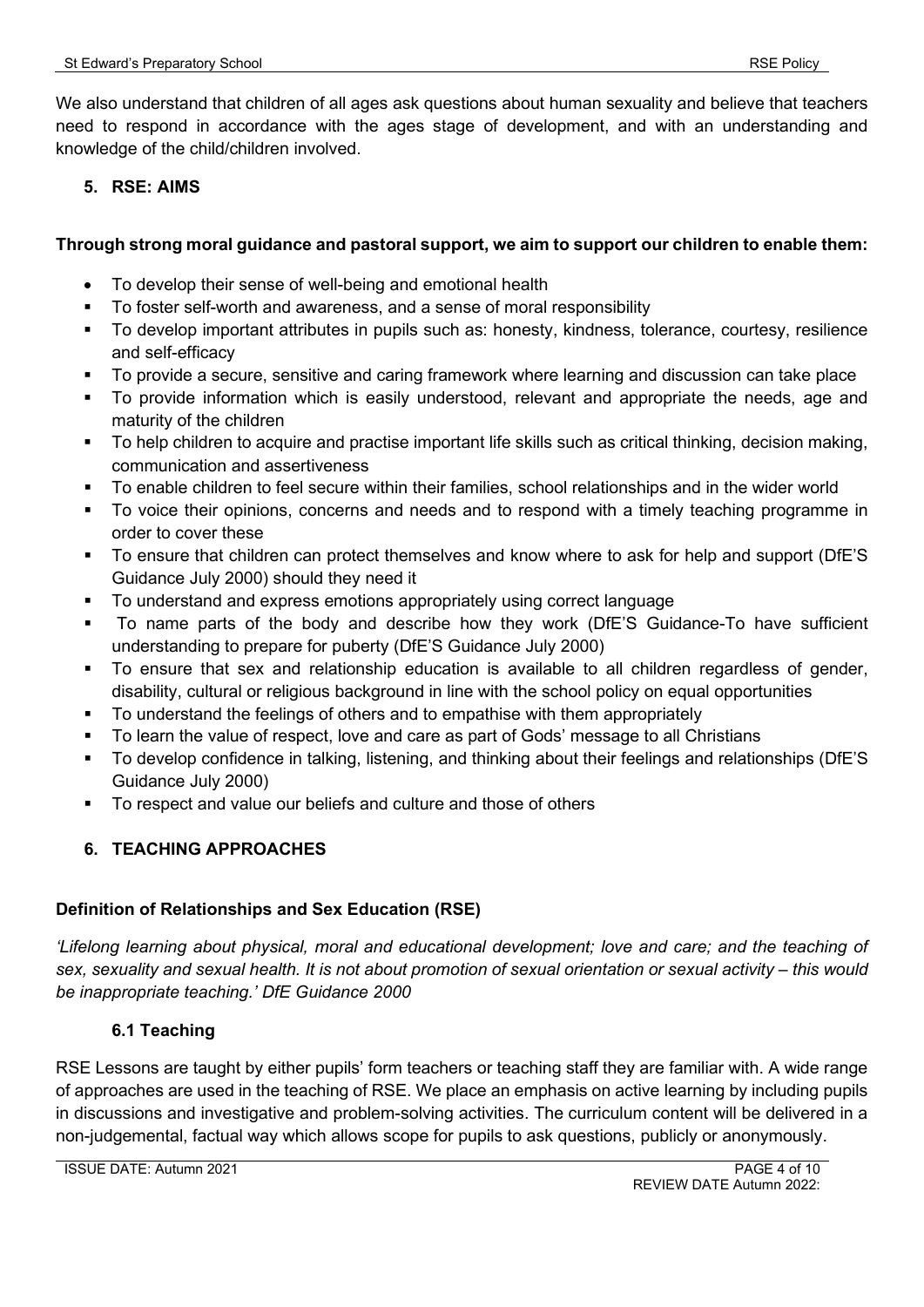We encourage pupils to take part in a variety of activities to promote our School aims in RSE.

St Edward's Prep organises lessons so that pupils can resolve conflicts or set discussions following the agreed classroom rules for discussion.

This may be through small group work and/or role-play. A variety of video clips are resourced for the many topics. In EYFS, Pre-Prep and KS2 most PSHE/RSE curriculum themes are introduced through assemblies, as part of school ethos in daily classroom and playtimes and as the St Edward's general Christian values and ethos.

However, in Years 3 to 6, formalised PSHE lessons are held once a week. Circle Time is used as a tool to overcome difficulties and form a basis for discussion and in the Summer Term of Year 5 and 6 pupils are divided into gender groups for relationships and sex education lessons which meet the both DfE, and ISI.

### **6.2 Marking, assessment and homework**

There is no formal marking of work in RSE. Where written work is completed, the teacher should take care not to make any comments in judgement of the pupil.

There is no formal assessment of RSE. However good practice is to establish a baseline understanding of the class before each lesson to determine the level of prior knowledge of the pupils.

The teacher monitors understanding by observation of discussion between the pupils during lessons and through direct questions.

### **7. REPORTING**

#### **7.1 Parent Communication**

Letters are published in advance of the Growing and Changes part of the Curriculum (Year 5) and the Sex Education Curriculum being delivered (Year 6 ) to notify parents and offer them the opportunity for pupil withdrawal from the non-scientific aspects of sex education. Pupils who are withdrawn will receive purposeful education during this period.

Class teachers may comment on the contributions made by a pupil in Pastoral Parents' evening, through email or telephone call, if necessary.

However, in certain circumstances if delicate issues or even **disclosures** arise, teachers may refer RSE concerns to class teachers, who may notify the **DSL/**Pastoral Head where parent contact may possibly be made (see Safeguarding Policy Autumn 2021)

#### **7.3 Legal Requirements**

Parents have the right to withdraw their children from all or any part of any sex education provided, but not from the biological aspects of human growth and reproduction provided under the National Curriculum Programmes of Study for Science.

When required, parents can view materials used in RSE lessons and have access to this policy on the School Website.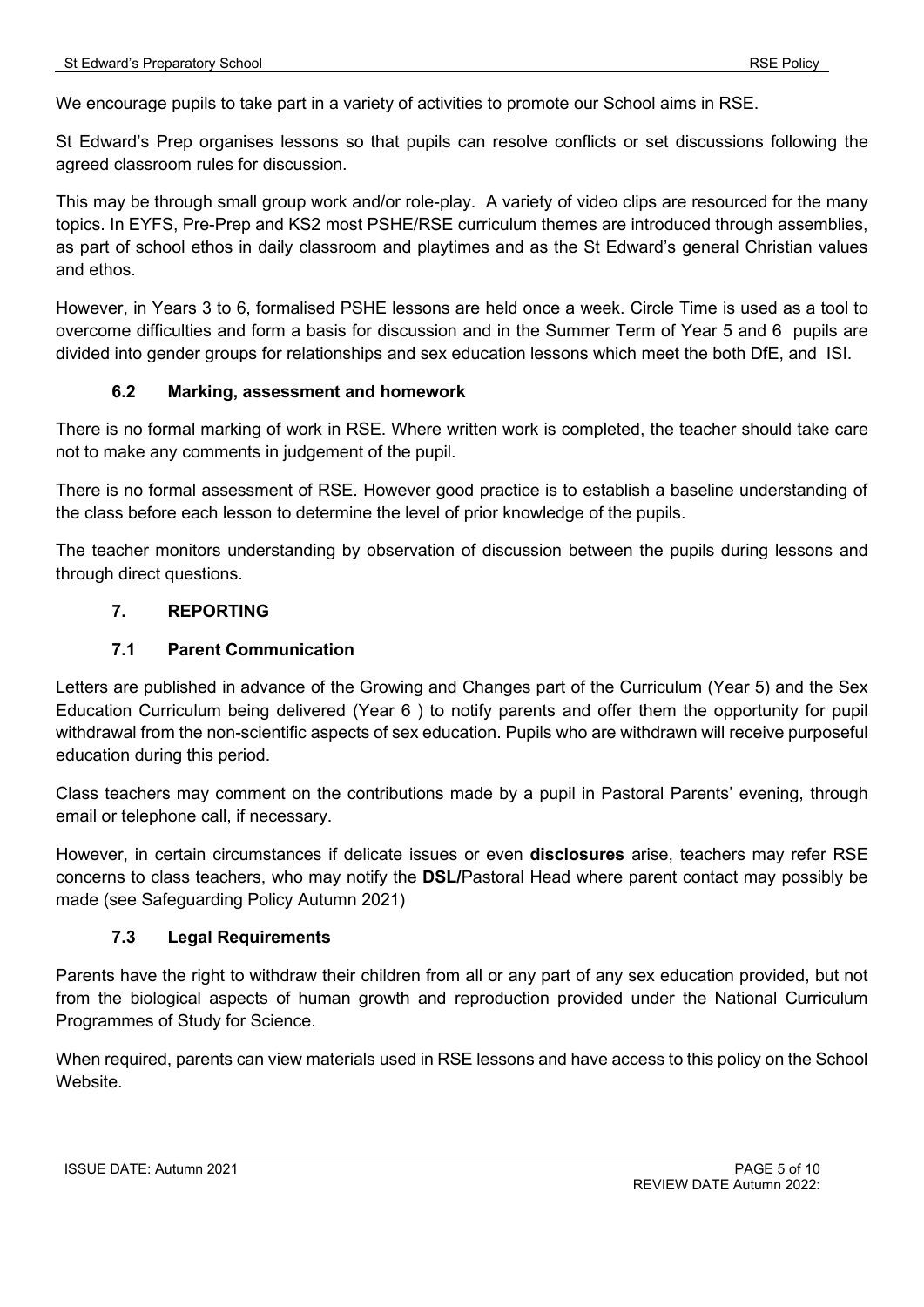### **8. SEND**

The pupils' ability to assimilate the subject matter must always be considered. The teacher will consider that state of readiness of pupils to deal with issues relating to the RSE Curriculum, including those with SEND, and pupils who are more vulnerable to exploitation, bullying and other issues.

Pupils with individual learning needs are provided with differentiated tasks. Teachers' short -term plans reflect the varying abilities within the class.

### **9. Equal Opportunities**

### **9.1 Inclusion**

The PSHE curriculum (which includes RSE) will provide equal opportunities through:

- i) activities which are matched to the different needs of pupils, including those with special educational needs.
- ii) careful attention to the interests and actions of both boys and girls.
- iii) ensuring the teaching reflects and respects positive actions towards both gender, culture, ethnicity, sexual orientation and those of varying home backgrounds. All teaching will be sensitive and age appropriate with LGBT being taught if thought appropriate to the age and cohort of the children.

### **10. CROSS-CURRICULAR LINKS**

- PSHE
- **Assemblies**
- Science
- $R$ F
- **Drama**
- **Technology**
- ICT
- **SMSC**

### **11. ROLE OF CO-ORDINATOR**

- Take the lead in policy development and the production of schemes of work designed to ensure progression and continuity in RSE throughout the school.
- Support colleagues in their development of plans and implementation of the PSHE /RSE scheme of work.
- Monitor progress in PSHE/RSE and advise the Head on action needed.
- Take responsibility for the purchase and organisation of resources.
- To keep up to date with developments in RSE and disseminate information to colleagues as appropriate.
- To encourage and keep a record of attendance of staff on PSHE/RSE courses and to provide opportunity for feedback to others.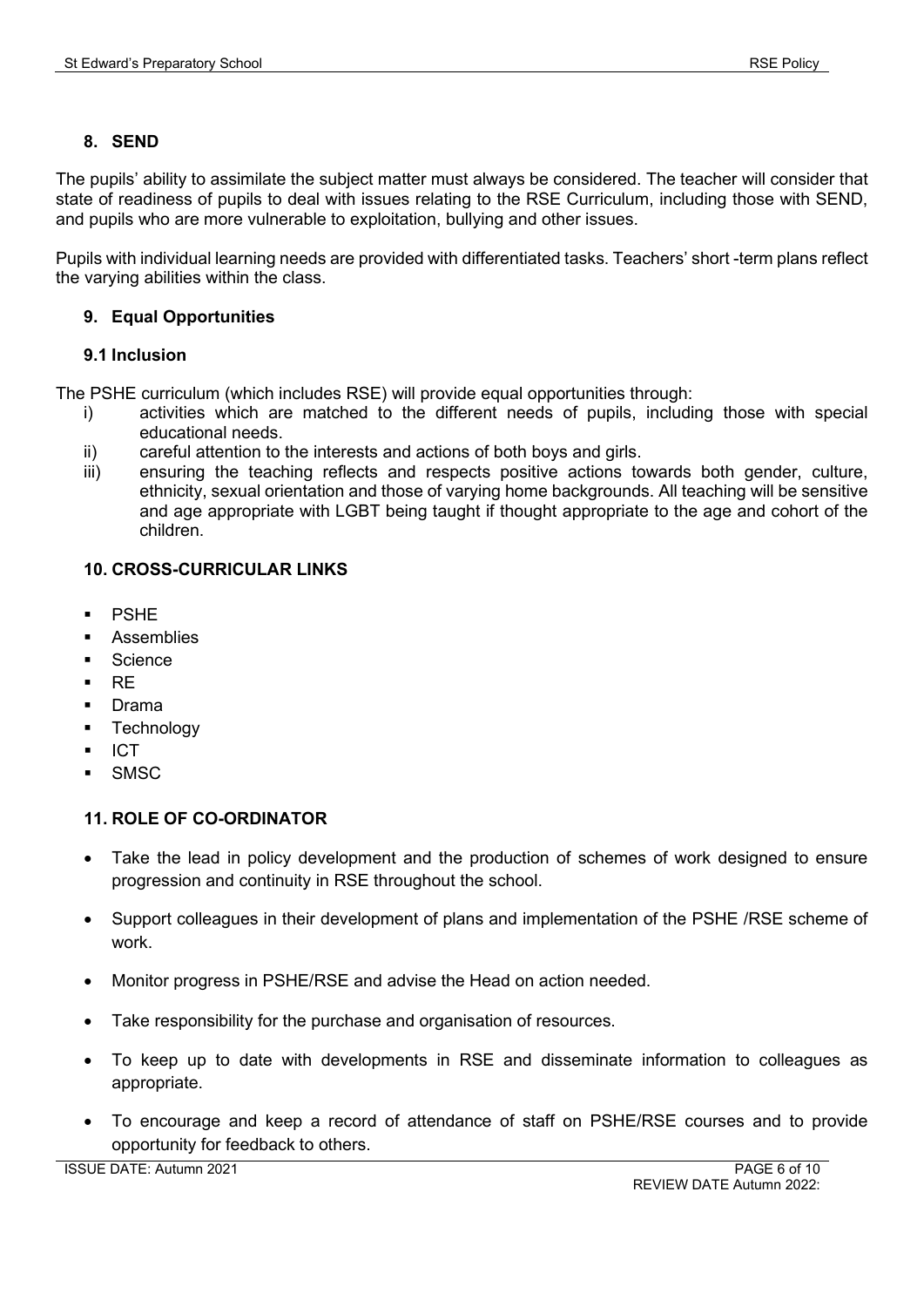### **12. CURRICULUM**

The 'Relationships' aspect of the DfE requirements for primary education is not only built into the core values and attributes of St Edward's Preparatory School but is written into the Preparatory School PSHE Curriculum. Statutory relationship education elements are delivered in PSHE/Science lessons. Where additional time is required, it is built into the timetable during Year 5 and 6 when the Changes and Reproduction themes are covered

(See Whole School PSHE Medium Term Plans - 2021) These plans are from The PiNK Curriculum (Gloucestershire County Council Safeguarding Curriculum)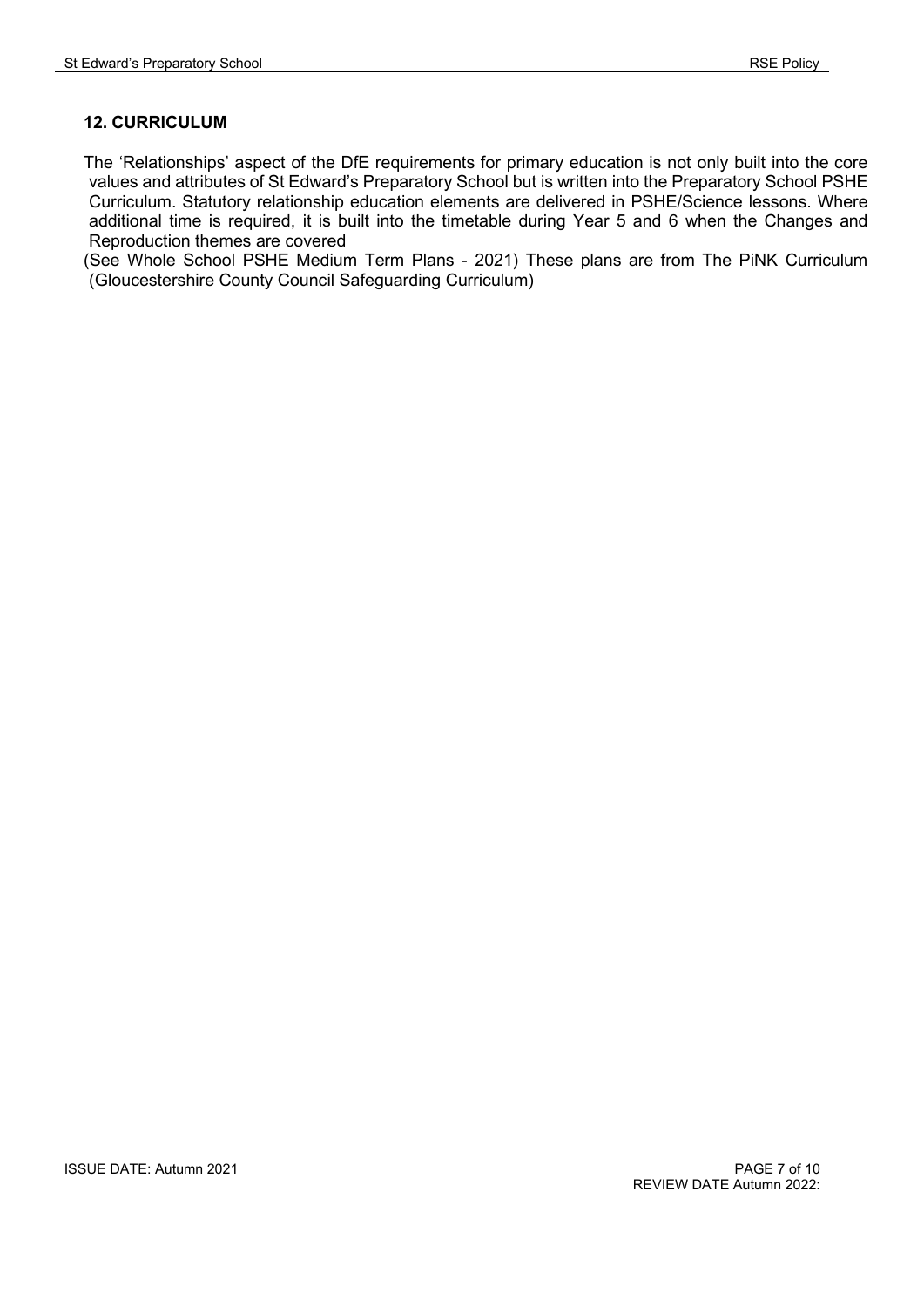# **Long-Term Overview 2021-2022 PSHE St Edward's Preparatory School**

|   | <b>Autumn: Relationships</b>                                               |                                                                                                                                 |                                                                                                                           |                                                                                                                   | <b>Spring: Living in the wider world</b>                                 | <b>Summer: Health and Wellbeing</b>                                                |                                                                                                                                                                       |                                                                                             |                                                                                                           |
|---|----------------------------------------------------------------------------|---------------------------------------------------------------------------------------------------------------------------------|---------------------------------------------------------------------------------------------------------------------------|-------------------------------------------------------------------------------------------------------------------|--------------------------------------------------------------------------|------------------------------------------------------------------------------------|-----------------------------------------------------------------------------------------------------------------------------------------------------------------------|---------------------------------------------------------------------------------------------|-----------------------------------------------------------------------------------------------------------|
|   | <b>Familie</b><br>and<br>S<br>friends<br>hips                              | <b>Safe</b><br>relationships                                                                                                    | <b>Respecti</b><br>ng<br>ourselve<br>and<br>S<br>others                                                                   | <b>Belongin</b><br>g to a<br>commu<br>nity                                                                        | <b>Media</b><br>literacy<br>and digital<br>resilience                    | <b>Money</b><br>and<br>work                                                        | <b>Physical</b><br>health and<br><b>Mental</b><br>wellbeing                                                                                                           | <b>Growin</b><br>g and<br>changi<br>ng                                                      | <b>Keeping safe</b>                                                                                       |
|   | <b>Roles</b><br>different<br>people;<br>Families.<br>feeling<br>cared for. | of Recognising<br>privacy<br>staying<br>safe;<br>seeking<br>permission                                                          | How behaviour<br>others; Caring<br>affects<br>being<br>polite<br>respectful                                               | What rules are?<br>others'<br>and needs,<br>Looking<br>after<br>the<br>environm<br>ent                            | Using<br>internet<br>for and<br>devices<br>Communicating<br>online       | the Strengths and<br>digital interests;<br>Jobs in the<br>community                | Keeping healthy,<br>Food<br>exercise,<br>hygiene routines and special.<br>Sun safety                                                                                  | Recognising<br>what<br>and makes<br>unique<br>Feelings-<br>managing when<br>things go wrong | How rules and<br>age<br>them restrictions<br>help<br>US.<br><b>Keeping</b><br>safe<br>online              |
| Ջ | Making<br>friends.<br>Feeling<br>lonely and<br>getting help                | Managing<br>secrets<br>resisting<br>pressure<br>and getting help differences<br>How<br>recognise<br>hurtful<br><b>Behaviour</b> | Recognising<br>things<br>in common and<br>to playing<br> and <br>working co-<br>operatively<br>snaring<br>our<br>opinions | Belonging to a<br>group; roles and<br>responsibilities.<br>Being the same<br>and different in<br>the<br>community | The internet in<br>everyday<br>online<br>content<br>information          | What money is?<br>$l$ life; A need and a<br>want?<br>and Looking<br>after<br>money | <b>Why</b><br>sleep<br>important?<br><b>Medicines</b><br>and<br>keeping<br>nealthy.<br>Keeping teeth<br>healthy;<br>managing<br>feelings and<br>asking<br>for<br>help | is Growing older<br>Naming body my<br>own<br>parts<br>Moving class or<br>vear               | Safety<br>$\mathsf{in}$<br>different<br>Environments.<br>risk and safety at<br>home<br><b>Emergencies</b> |
|   | What<br>makes a<br>family;<br>features of<br>family life                   | Personal<br>boundaries;<br>sately<br>responding to<br>others.                                                                   | Recognising<br>respectful<br>behaviour.<br>The<br>of                                                                      | <b>The</b><br>value<br>rules<br>and laws; rights,<br>importance freedoms and                                      | of How the internet<br>is<br>used,<br>assessing<br>information<br>online | <b>Different</b><br>and<br>skills;<br>stereotypes;<br>goals                        | jobs Health<br>and<br>job Habits.<br>setting personal What affects our<br>feelings?                                                                                   | choices Personal<br>strengths<br>and<br>achievements.<br>Managing<br>and<br>re-             | <b>Risks</b><br>and<br>hazards-<br>Safety<br>the<br>in<br>local<br>environment and                        |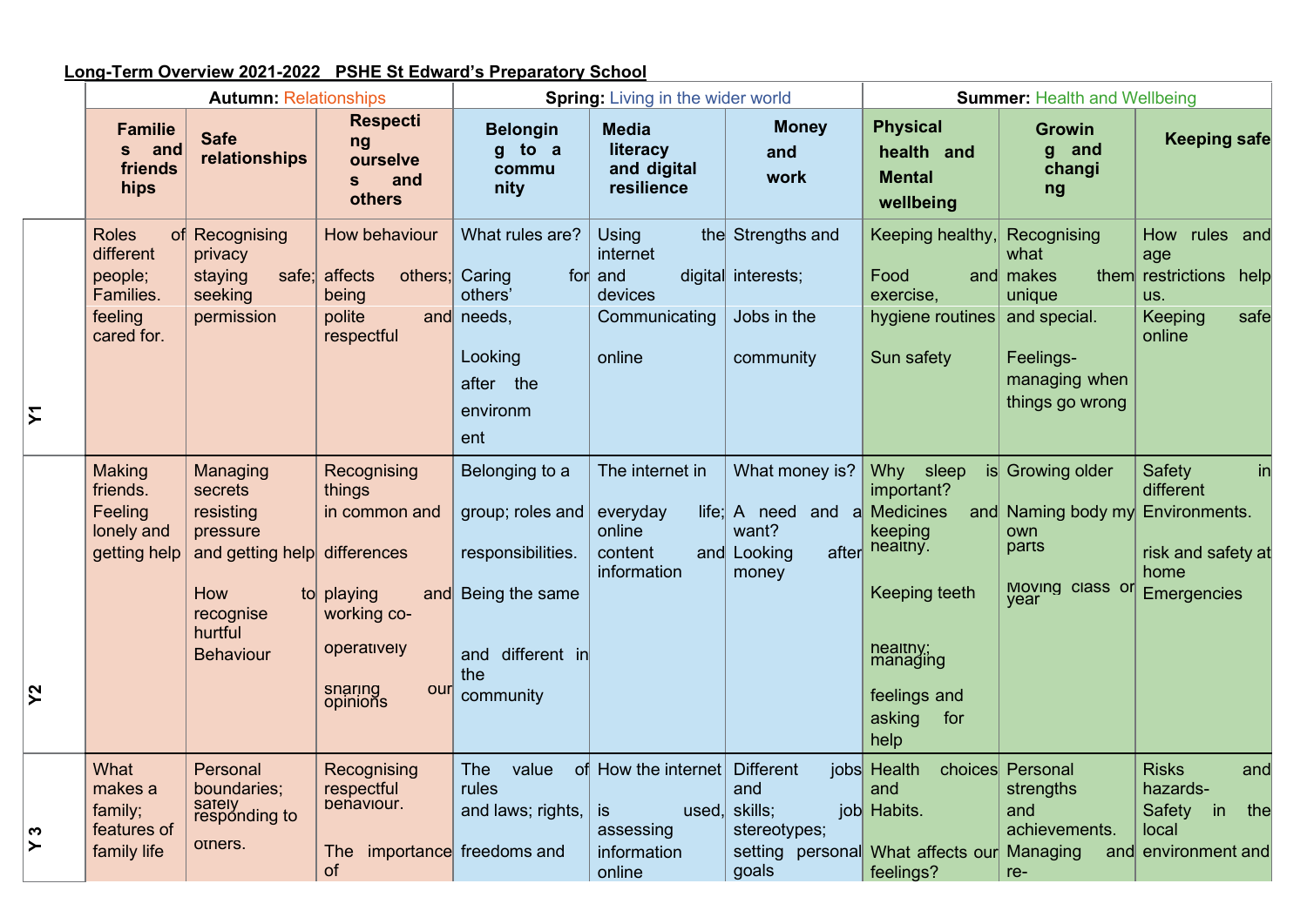St Edward's Preparatory School and the state of the state of the state of the state of the RSE Policy

|         |                                                                   | The impact of<br>hurtful<br><b>Behaviour</b><br>(Kindness)                                            | self-respect;<br>courtesy<br>and<br>being polite                                                                                                                                 | responsibilities                                                             |                                                                                                |                                                                                                                                   | expressing<br>feelings                                                                                                            |                                                                                                                                                     | framing setbacks unfamiliar places                                                                               |
|---------|-------------------------------------------------------------------|-------------------------------------------------------------------------------------------------------|----------------------------------------------------------------------------------------------------------------------------------------------------------------------------------|------------------------------------------------------------------------------|------------------------------------------------------------------------------------------------|-----------------------------------------------------------------------------------------------------------------------------------|-----------------------------------------------------------------------------------------------------------------------------------|-----------------------------------------------------------------------------------------------------------------------------------------------------|------------------------------------------------------------------------------------------------------------------|
| $\zeta$ | <b>Positive</b><br>friendship<br>S,<br><i>including</i><br>online | Respondin<br>g to hurtful<br>behaviour.<br>Managing<br>confidentiality<br>recognising<br>risks online | Respecting<br>differences and<br>similarities;<br>discussing<br>difference<br>sensitively                                                                                        | What makes a<br>community;<br>shared<br>responsibilities                     | How data is<br>shared and<br>used                                                              | Making<br>decisions<br>about<br>money;<br>using<br>and<br>keeping<br>money<br>safe                                                | Maintaining<br>a<br>balanced<br>lifestyle;<br>oral<br>hygiene<br>and<br>dental care                                               | Personal<br>identity;<br>recognising<br>individuality<br>different<br>and<br>qualities;<br>mental<br>wellbeing                                      | <b>Medicines</b><br>and<br>household<br>products.<br>Drugs common to<br>everyday life                            |
| ΣΛ      | Managing<br>friend-<br>snips<br>peer<br><b>Influence</b>          | Physical<br>contact and<br>and reeling sare                                                           | Responding<br>respect-<br>TUIIY TO a WIDE Protecting the<br>range<br>ot people<br>UN rights<br>children.<br><b>TOrl</b><br>Recognising<br>prejudice and<br><b>Discrimination</b> | Concern<br>society<br>environment.<br>Compassion<br>towards<br>others        | for How information<br>online is targeted and aspirations.<br>different media<br><b>IMPACT</b> | Identifying<br><i>interests</i><br><b>VVhat influences</b><br>types, their role career choices?<br>vyorkplace<br>stereo-<br>types | job Healthy<br>Lifestyles<br><b>Sleep habits</b><br>sun satety<br>medicines<br>vaccinations,<br>immunisations<br>and<br>allergies | <b>Physical and</b><br>emotional<br>changes in<br>puberty; external<br>genitalia;<br>personal<br>nyquene<br>routines.<br>with<br>support<br>puberty | Keeping safe in<br>different<br>situations,<br><b>Including</b><br>responding<br>in emergencies,<br>first<br>aid |
| ہ ≺     | Attraction to<br>others<br>romantic<br>relationship               | Recognisin<br>and<br>g<br>managing<br>pressure                                                        | Expressing<br>opin-<br>ions<br>and<br>respecting                                                                                                                                 | <b>Valuing diversity</b><br>challenging<br>discrimination<br>and stereotypes | Evaluating<br>media<br>sources;<br>sharing                                                     | <b>Influences</b><br>and attitudes<br>money;<br>to<br>and<br>money                                                                | What affects<br>mental<br>health<br>and<br>ways                                                                                   | Human<br>reproduction<br>and birth<br>Increasing                                                                                                    | Keeping<br>personal<br>information<br>safe.                                                                      |